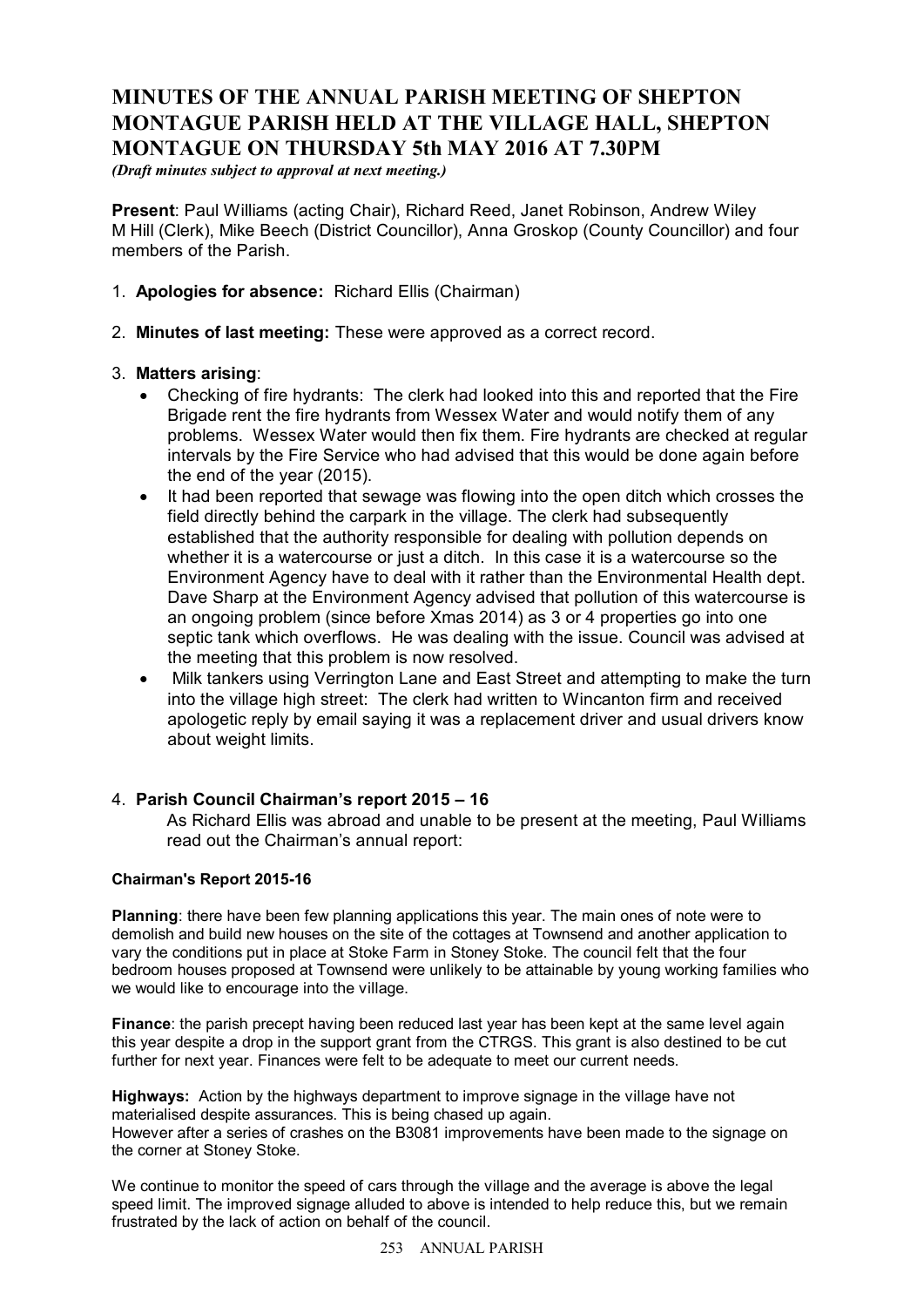Salt and grit for the roads was once again collected but, due to the mild conditions this winter, do not seem to have been needed.

**Improvements** : the village notice board have been repaired and replaced .

One significant improvement in the village has been the work done by Peter Gane on the Parish website to keep us all better informed of what is going on.

**Chair:** once again it has been a pleasure working with everyone on the Parish Council. I would like to thank them for their time, their hard work, their help and their good advice. I would also like to thank Mike Beech and Anna Groskop for their invaluable help and guidance and for their work behind the scenes. I would particularly like to thank Margaret Bowden for her hard work most of which is dealing with a never ending flow of demands for information accompanied by reams of new procedures that rarely pertain to us but nevertheless need to be dealt with. Without her dedication the job would be impossible.

## **5. Presentation of the Parish Council accounts (unaudited).**

The clerk distributed copies of the Parish Council accounts for the year ended 31st March 2016 showing that the balance in the Parish Council bank account stood at £3,134.32 with one cheque for £100 and one cheque for £20 remaining unpresented, leaving £3,014.32 to be carried forward to 2016-2017.

## **INCOME AND EXPENDITURE FOR YEAR ENDING 31ST MARCH 2016**

| <b>INCOME</b>                                   | 2015/16                         |                      | <b>EXPENDITURE</b>  | 2015/16 |            |
|-------------------------------------------------|---------------------------------|----------------------|---------------------|---------|------------|
| Bal B/F<br>Precept                              | £<br>£                          | 2,709.31<br>1,935.00 | <b>SALC</b>         | £       | 51.45      |
| Council tax reduction                           | £                               | 65.00                | <b>Village Hall</b> | £       | 100.00     |
| support grant                                   |                                 |                      | CAB                 | £       | 20.00      |
|                                                 |                                 |                      | Clerk annual pay    | £       | 450.00     |
|                                                 |                                 |                      | Zurich Insurance    | £       | 243.80     |
|                                                 |                                 |                      | Audit               | £       |            |
|                                                 |                                 |                      | Churchyard          | £       | 700.00     |
|                                                 |                                 |                      | Noticeboard repairs | £       | 129.74     |
| <b>Total</b>                                    | £                               | 4,709.31             | <b>Total</b>        | £       | 1,694.99   |
|                                                 | Income minus Expenditure equals |                      |                     |         | £ 3,014.32 |
| Balance as per bank statement @ 31st March 2016 |                                 |                      |                     | £       | 3,134.32   |
| less unpresented cheques (£100 and £20)         |                                 |                      |                     | £       | 120.00     |
| Balance as per cash book @ 31st March 2016      |                                 |                      |                     | £       | 3,014.32   |